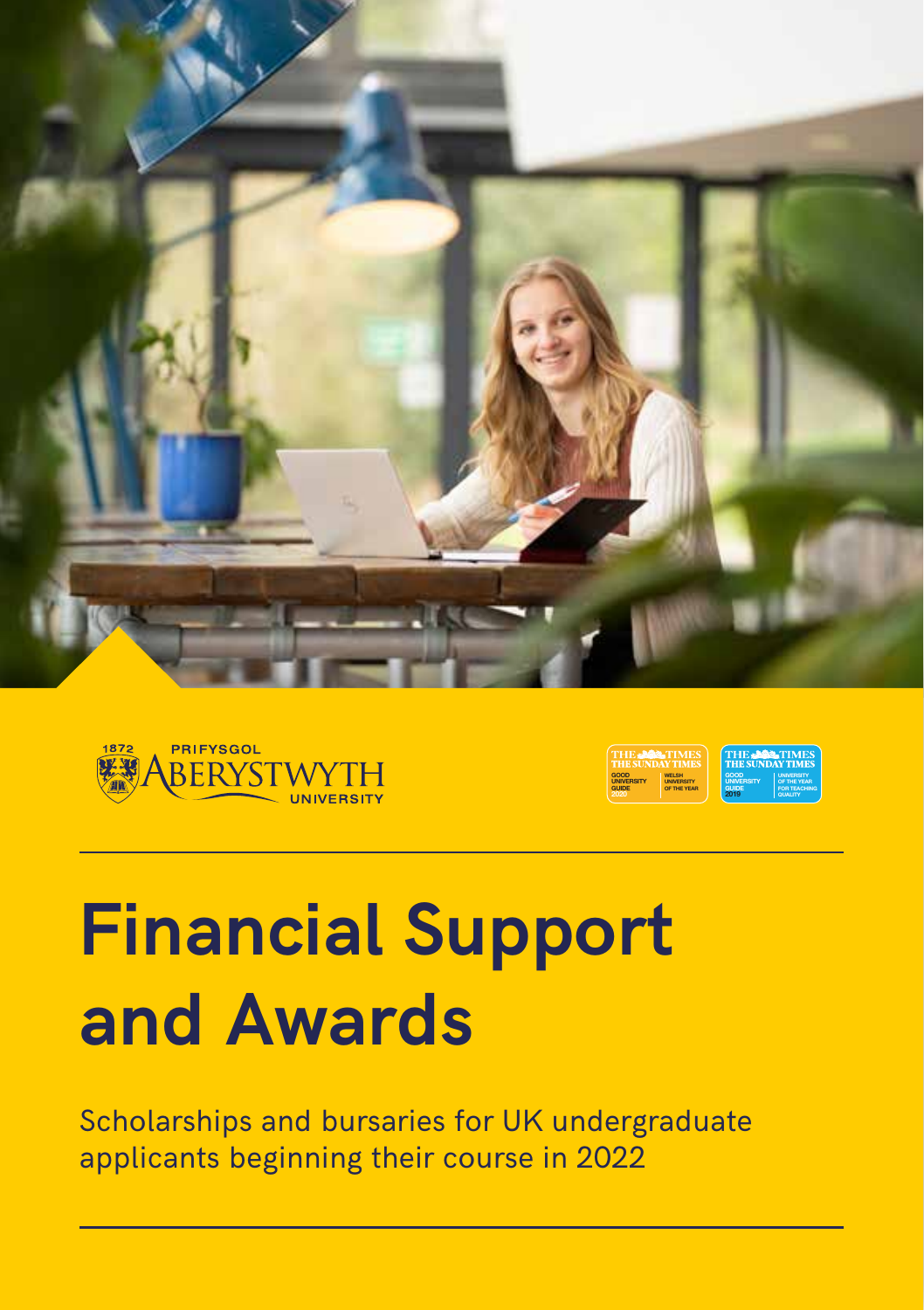### **Contents**

| <b>Entrance Examinations: Scholarships and Merit Awards</b>                                                                       |           |
|-----------------------------------------------------------------------------------------------------------------------------------|-----------|
| (opportunity to win up to £2,000 a year plus a guaranteed place to study at Aberystwyth)                                          | $4 - 10$  |
| <b>Academic Excellence Scholarships</b>                                                                                           |           |
| (£2,000 for applicants who excel in their studies before coming to Aberystwyth)                                                   | 11        |
| <b>Aberystwyth School of Veterinary Science Bursaries</b>                                                                         |           |
| (Up to £2,400 for applicants to the BVSc Veterinary Science course)                                                               | 12        |
| <b>Nursing Bursaries</b>                                                                                                          |           |
| (Accommodation Bursaries for Nursing applicants)                                                                                  | 12        |
| <b>Departmental Awards</b>                                                                                                        |           |
| (Computer Science, Mathematics, Physics, Welsh)                                                                                   | $13 - 14$ |
| <b>Sports Scholarships</b>                                                                                                        |           |
| (£1,000 a year plus other benefits, available for any degree scheme)                                                              | 15        |
| Aberystwyth University / Aberystwyth Town Football Club Scholarship<br>(£4,000 plus other benefits)                               | 16        |
| <b>Bursaries for Care Leavers, Young Carers and Estranged students</b><br>(£1,500 a year plus a tailored support package)         | 17        |
| <b>Music Scholarships</b>                                                                                                         |           |
| (£650 a year plus other benefits, available for any degree scheme)                                                                | $18 - 19$ |
| <b>Welsh Medium Study Scholarships</b><br>(up to £400 a year for studying all or part of your course through the medium of Welsh) | 21        |
| <b>Coleg Cymraeg Cenedlaethol Scholarships</b><br>(additional scholarships for studying through the medium of Welsh)              | 21        |
| <b>Old Students Association Grant</b>                                                                                             |           |
| (up to £1,500 for applicants from the South East Wales area)                                                                      | 22        |
| <b>Employment and Additional Support</b><br>(AberWorks and the Advice, Information and Money Service)                             | 23        |
|                                                                                                                                   |           |
| <b>Important Information to note</b>                                                                                              | 24        |
| <b>Scholarships, Bursaries and Awards 2022 entry</b>                                                                              |           |
| <b>An overview</b>                                                                                                                | $26 - 27$ |

### **Introduction**

Studying at university can be a transformative experience as you deepen your understanding of your chosen subject, make new discoveries and meet friends for life. For many students, it's also a time of learning to live independently and managing budgets.

At Aberystwyth, we understand the financial implications of higher education. Thanks to the generous support of our alumni and friends, we have been able to offer scholarships for over 125 years and we remain as committed as ever to supporting our students. That's why we've put together a generous package of awards which can help you with day to day living costs.

We don't restrict the number of awards you can receive - providing you meet the eligibility criteria, you can hold multiple awards. That

means you can combine a variety of awards to make your financial package more valuable.

We have a range of different scholarships and bursaries to cover all needs - and the good news is that, unlike a student loan, you don't have to pay this money back. There are academic excellence awards, bursaries to assist students from disadvantaged backgrounds, awards for sporting and musical ability, and incentives to study through the medium of Welsh.

Find out whether you could benefit from one or more of our awards. Read through the brochure for more information and get in touch if you have any questions.

**Professor Elizabeth Treasure Vice-Chancellor**

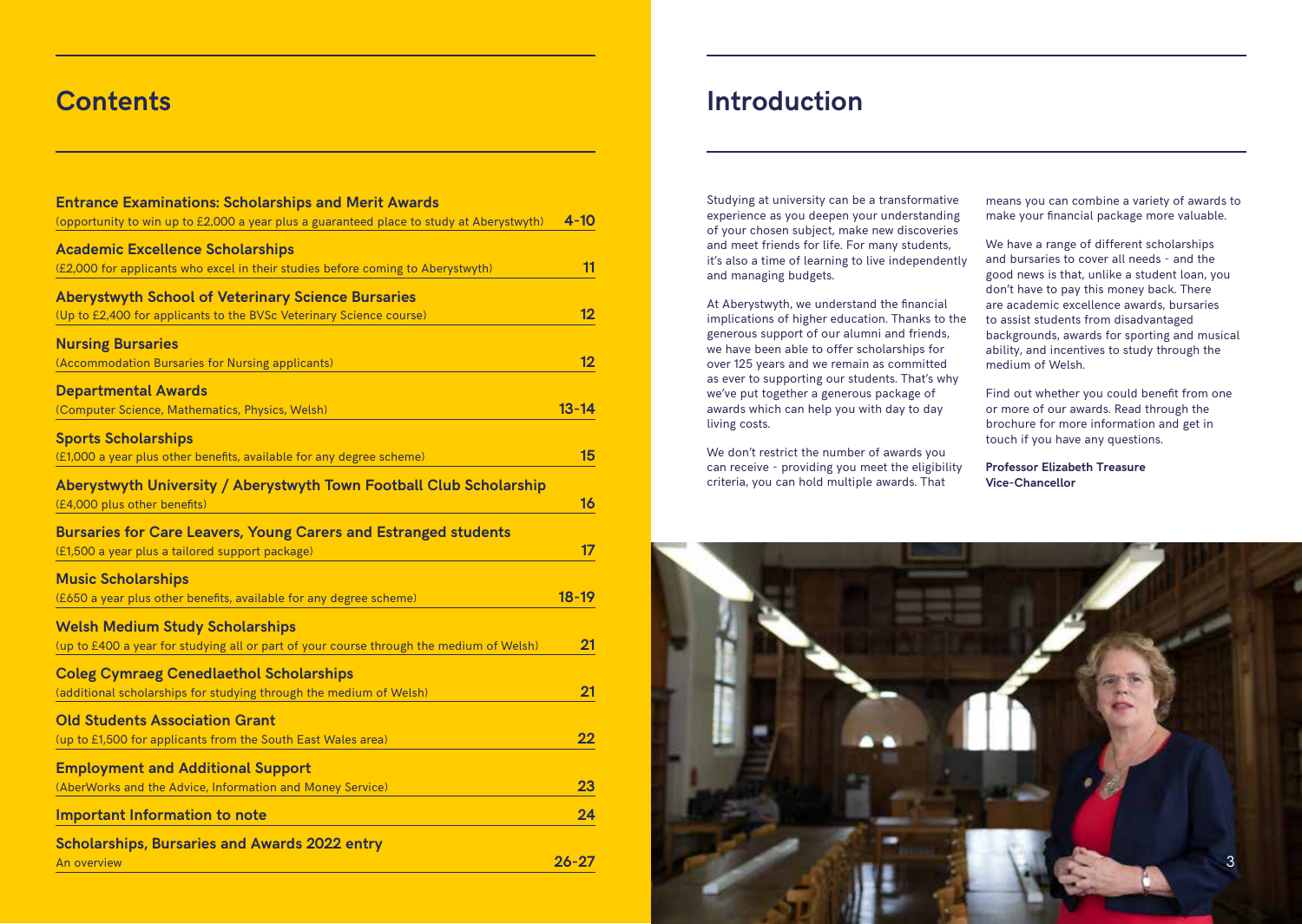### **Entrance Examinations: Scholarships and Merit Awards**

#### **What are the Entrance Examinations?**

Entrance Scholarships and Merit Awards are available to applicants studying any degree scheme at Aberystwyth. You will be required to sit **TWO** online exams from the choice of subjects we offer. Each exam lasts for an hour and a half. The exams are set and marked by our academic departments, so they don't follow any particular syllabus, but they should be a similar standard to A level exams.

#### **1. Faculty Scholarships – £2,000 a year**

We have 20 Faculty Scholarships available, which are worth £2,000 a year, as well as guaranteed accommodation in a University property for the duration of the course\*. See also no.4 below. Our academic faculties allocate these awards based on excellent performance in the Entrance Examinations.

#### **2. University Scholarships – £1,000 a year**

We have 50 University Scholarships to award to the candidates scoring the highest aggregate marks of both examination papers. Successful candidates receive £1,000 for each year of their course. University Scholarship holders also receive guaranteed accommodation in a University property throughout the length of their course\*. See also no.4 below.

#### **3. Merit Awards – £1,000 in the first year**

We offer approximately 250 Merit Awards each year to students who do well in the Entrance Examinations but narrowly miss out on attaining a Scholarship. Merit Award holders receive £1,000 during the first year of their course. See also no.4 below.

#### **4. Unconditional offers**

Strong performance in the Entrance Examinations can result in the University confirming your place without further conditions, resulting in an unconditional UCAS offer.

Candidates who do not receive an award may be given an unconditional offer on the basis of their strong performance in the Entrance Examinations.

\* In order to secure your guaranteed place in Residence, you must apply for accommodation for the following academic year within dates advertised by the Accommodation Office for returning students.

### **Examination Subjects**

**Entrance Examinations are online exams which must be taken in TWO of the following subjects. Unless otherwise indicated, the scope of the examination is similar to that of A levels, but does not follow any particular syllabus. It's important to ensure that the subjects you choose are relevant to the degree scheme you have applied for.**

Please see the Scholarship web pages for information about the content of each paper to ensure you've chosen appropriate subjects, and to view past exam papers: **www.aber.ac.uk/scholarships/pastpapers**

- Accounting and Finance
- Agriculture and the Countryside • Animal and Equine
- Science
- Art History
- Art Portfolio
- Biology 1: Molecules to Organs
- Biology 2: Organisms to Ecosystems
- Business and Management
- Chemistry
- Computer Science
- Geography (Physical)
- Geology
- German
- History the British Isles
- History Europe and America
- Information Studies
- Information Technology
- Law
- Mathematics
- Mathematics: Further **Mathematics**
- Physics
- Photography Portfolio
- Politics
- Politics: International **Politics**
- Psychology
- Sociology
- Spanish
- Sport and Exercise Science
- Tourism

#### **Dates of Examinations**

- \* Tuesday, 8 March for those sitting the exams at their school/college
- \* Saturday, 5 March for those sitting the exams at Aberystwyth University
- Candidates will usually sit one paper during the morning session and the other during the afternoon session. The exam timetable is available on the website:
- **www.aber.ac.uk/scholarships/timetable** (if both of your subjects are timetabled for the same session you will sit one of the papers in the morning and the other paper in the afternoon).

• Film and TV Studies • French

• Economics

Studies

• Creative Writing (in English) • Criminology

> • Cymraeg (Iaith Fodern) • Cymraeg (Iaith Gyntaf) • Drama and Theatre Studies

• Education and Childhood

• English Literature • Environmental Science

• Geography (Human)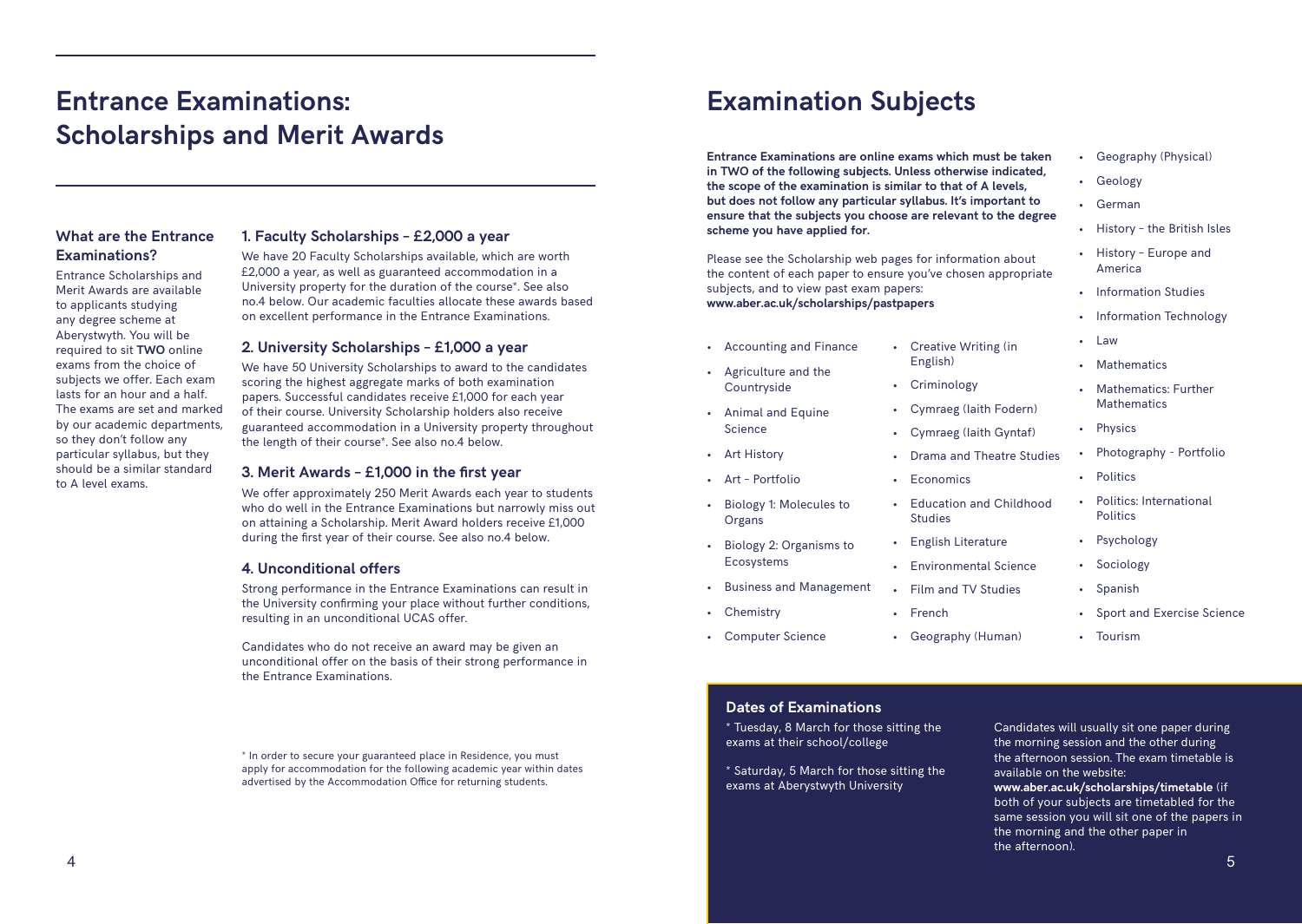### **Which subjects should I choose?**

In order to be considered for an award and/ or an unconditional offer it is important to select exam papers which are acceptable to the Department(s) you have applied to study at. It is your responsibility to ensure you have selected appropriate subjects.

Please also see our website for details about the content of individual exam papers: **[www.aber.ac.uk/scholarships](www.aber.ac.uk/scholarships/)/pastpapers**

If you are applying for a course which includes a foundation year and you're unsure about which subjects to choose, please email us: **scholarships@aber.ac.uk**

| Department/Subject                                                 |                                                                                                                                                                                                                                                                                                                                                                                                                                                                                                                                 |
|--------------------------------------------------------------------|---------------------------------------------------------------------------------------------------------------------------------------------------------------------------------------------------------------------------------------------------------------------------------------------------------------------------------------------------------------------------------------------------------------------------------------------------------------------------------------------------------------------------------|
| <b>Art (including</b><br>Photography)                              | Applicants to degree schemes including Fine Art or Photography must submit a<br>Portfolio of their art/photography work as one of their Entrance Examinations<br>(see www.aber.ac.uk/scholarships/artpf). Applicants to degree schemes<br>including Art History must take the Art History paper in combination with any<br>other subject. Applicants with both Fine Art and Art History in their degree<br>scheme (for example BA Fine Art / Art History) must submit both the Fine Art<br>portfolio and the Art History paper. |
| Biological,<br><b>Environmental</b><br>& Rural Sciences<br>(IBERS) | Applicants should select at least one exam paper which is directly related to<br>the course they are applying for. If candidates are uncertain regarding choices,<br>they can contact IBERS admissions on ibrstaff@aber.ac.uk for guidance.                                                                                                                                                                                                                                                                                     |
| <b>Business School</b>                                             | Although applicants to the Business School are encouraged to consider<br>selecting the paper for the subject which they have applied to study, any<br>subject combination is acceptable.                                                                                                                                                                                                                                                                                                                                        |
| <b>Computer Science</b>                                            | Candidates who have applied for a course that includes Computer Science<br>must take at least one of the Computer Science or Information Technology<br>papers.                                                                                                                                                                                                                                                                                                                                                                  |
| <b>Education</b>                                                   | The exam paper is suitable both for candidates currently studying for a<br>qualification in Education or Childhood and those who have an interest in the<br>subject. Although applicants to the Department are encouraged to consider<br>selecting this paper, any subject combination is acceptable.                                                                                                                                                                                                                           |
| <b>English and Creative</b><br>Writing                             | Applicants to the Department of English and Creative Writing are expected<br>to take one or both of the papers we offer: Creative Writing (in English) and<br>English Literature. Although applicants are encouraged to take both papers<br>they may choose to take one of these papers in combination with any other<br>subject.                                                                                                                                                                                               |
| <b>Geography and Earth</b><br><b>Sciences</b>                      | Applicants applying to study Geography, Sociology, Earth or Environmental<br>Sciences are expected to sit at least one exam offered by the department,<br>including: Physical Geography, Human Geography, Geology, Environmental<br>Science, Sociology.                                                                                                                                                                                                                                                                         |

| Department/Subject                                    |                                                                                                                                                                                                                                                                                                                                                                          |
|-------------------------------------------------------|--------------------------------------------------------------------------------------------------------------------------------------------------------------------------------------------------------------------------------------------------------------------------------------------------------------------------------------------------------------------------|
| <b>History and Welsh</b><br><b>History</b>            | Applicants to the Department of History and Welsh History are required to take<br>at least one of the papers we offer: History - British Isles and History - Europe<br>and America. Although applicants are encouraged to consider taking both<br>papers they may choose to take one of these papers in combination with any<br>other subject.                           |
| <b>Information Studies</b>                            | Although applicants to Information Studies are encouraged to select the<br>Information Studies paper, any subject combination is acceptable.                                                                                                                                                                                                                             |
| <b>International Politics</b>                         | Applicants to the Department of International Politics are required to take at<br>least one of the papers we offer: Politics and International Politics. Although<br>applicants are encouraged to consider taking both papers they may choose to<br>take one of these papers in combination with any other subject.                                                      |
| <b>Law and Criminology</b>                            | Although applicants to the Department of Law and Criminology are encouraged<br>to consider selecting the Law / Criminology papers, any subject combination is<br>acceptable.                                                                                                                                                                                             |
| <b>Mathematics</b>                                    | Candidates who have applied for a course that includes mathematics* must<br>take the Mathematics paper as one of their subject options.                                                                                                                                                                                                                                  |
|                                                       | *The courses that include mathematics are those listed at<br>https://courses.aber.ac.uk/subject/mathematics                                                                                                                                                                                                                                                              |
| <b>Modern Languages</b>                               | If applicants are studying the modern language (French, German or Spanish)<br>to A level standard they will be expected to select that language as one of their<br>subject options.                                                                                                                                                                                      |
| <b>Physics</b>                                        | Scholarship applicants intending to study Physics must take the Physics paper<br>as one of their options. If candidates are taking A level Mathematics they can<br>choose any other subject for their second paper. However, candidates not<br>taking A level Maths should choose Mathematics as their second paper.                                                     |
| <b>Psychology</b>                                     | Candidates who have applied to the Department of Psychology should take the<br>Psychology paper as one of their options.                                                                                                                                                                                                                                                 |
| Sociology                                             | Applicants to Sociology are expected to sit the Sociology paper and any other<br>paper of their choosing. We would recommend considering the papers in<br>human geography and psychology.                                                                                                                                                                                |
| <b>Theatre, Film and</b><br><b>Television Studies</b> | Any applicant for a single or joint honours course in Drama and Theatre Studies<br>will be expected to take the Drama and Theatre Studies paper as one of their<br>subject options. Any applicant for a single or joint honours course in Film and<br>Television Studies will be expected to take the Film and Television exam paper<br>as one of their subject options. |
| <b>Welsh and Celtic</b><br><b>Studies</b>             | Applicants to study Welsh are encouraged to choose one of the two scholarship<br>papers, either the Cymraeg laith Fodern paper for second language Welsh<br>speakers, or the Cymraeg laith Gyntaf paper, in the case of first language Welsh<br>speakers.                                                                                                                |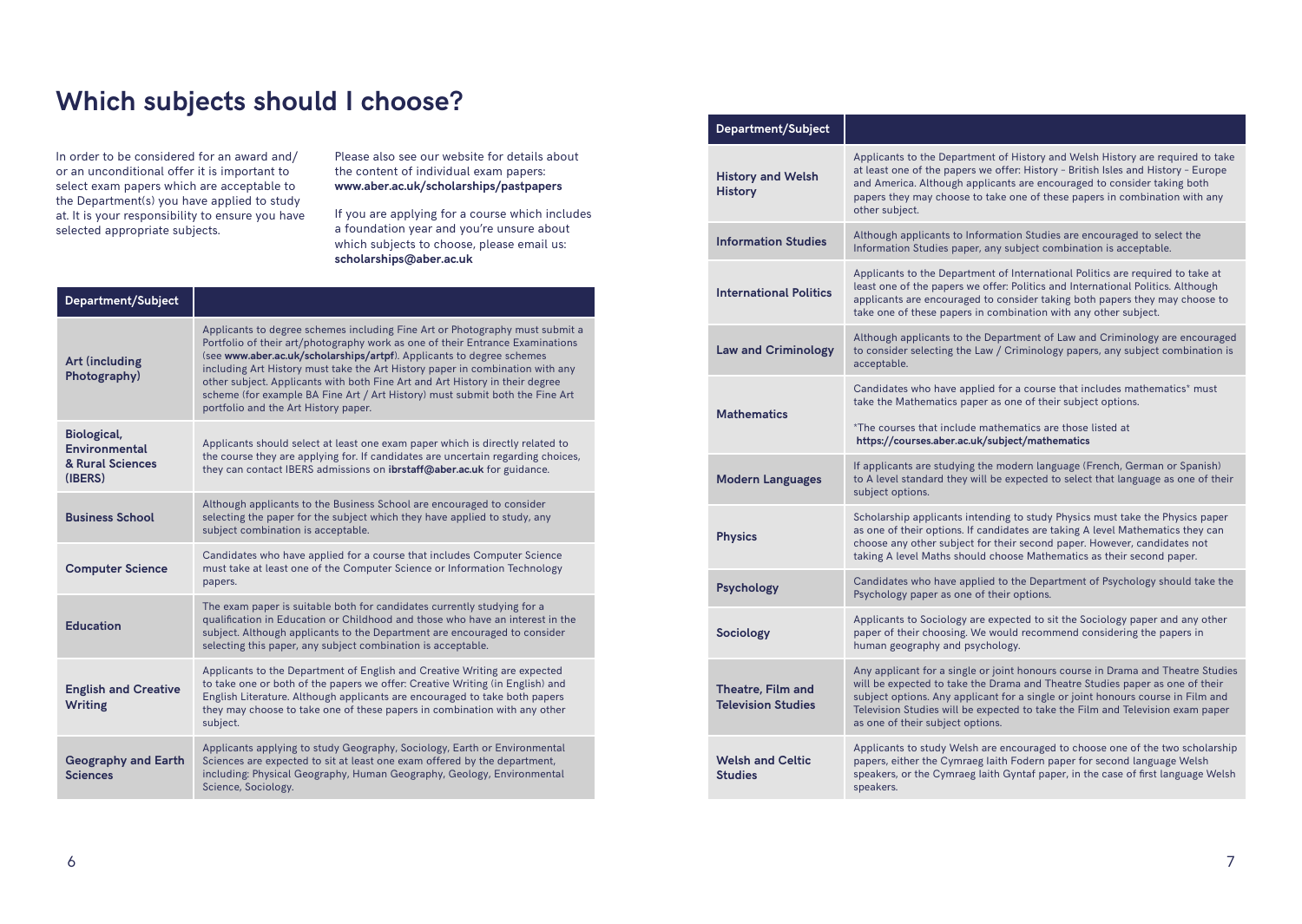#### **How to Apply**

- You can apply quickly and easily via the Application Form on our website. The closing date for applications is 11 February 2022 and late applications will not be considered.
- You will receive an email to confirm that we have received your application form. If you do not receive an email after submitting your form please get in touch with us. The email acknowledgement is proof that we have received your application, and any issues cannot be rectified after the closing date.

#### **Special Examination Arrangements**

**Candidates who opt to sit the exams in Aberystwyth, and have specific examination requirements for their normal school examinations (e.g. extra time) must submit with their application an email from their school/college confirming their requirements.**  Eligible candidates may be entitled to 25% extra time, and arrangements as per normal school examinations.

Please see our policy on making reasonable adjustments for applicants sitting the Entrance Examinations, which is on our website.



#### **Location of examinations:**

You can take the exams either:

- At your UK school/college (on Tuesday, 8 March)
- At Aberystwyth University (on Saturday, 5 March)
- Outside of the UK if you attend an eligible school, such as an international school, If you do not attend an eligible school, there may be an option of sitting the exams at a British Council Office (on Tuesday, 8 March).

Any such arrangements would be at the expense of the applicant, who would need to make all necessary arrangements directly with the British Council. Applications outside of the UK will be considered on an individual basis.

**Before submitting your application form** MUST obtain your Exams Officer's permission, to ensure they are able to make the necessary arrangements. We will need their name and email address as part of the application process.

It is the responsibility of the applicant to liaise with their Exams Officer **before** the day of the exams to ensure that appropriate arrangements have been made (regarding the exam room, invigilator etc). Any errors notified to the University after the exams have been timetabled to take place cannot be rectified.

#### **Exam Procedure**

The exams will be online and you will need access to a school/college computer with Microsoft Word, internet connection, and a web browser (preferably Chrome, Firefox or Edge) in order to access and submit the exam papers. You, and your school/college, will be provided with full instructions. There is one exception:

• Mathematics and Further Mathematics which will need to be downloaded, completed on paper, scanned and emailed to us by your Exams Officer.



#### **Mature Applicants**

We welcome applications from mature candidates but please note that you are not permitted to sit the exams if you have already been a student at any University for more than one semester.

#### **Deferred Entry**

If you intend to defer your application to the University you can sit the exams and defer any award alongside your deferred entry to the University. Alternatively, you may prefer to sit the exams whilst you're on your year out.

**Please note** that although you must have applied to study at Aberystwyth University by the closing date, you do not need to wait to receive an offer before you can apply to sit the Entrance Examinations.

#### **Results**

Applicants and Exams Officers will be notified of their results approximately 4-6 weeks after the exams have taken place. If you are offered a Scholarship or a Merit Award, you will need to place Aberystwyth as your Firm choice of University via UCAS in order to accept the financial award (see the Terms and Conditions on the website for the only exceptions).

### Shannon O'Donnell

Geography **Open Scholarship** Hayling Island, Hampshire

My teacher told me about the Entrance Examinations and my family were very proud when I received an award. I wanted to come to Aberystwyth anyway but it made me feel more secure and excited about my choice. I'm using the money for fieldtrips and academic books, so it's been a big help. My advice if you're thinking of applying would be that you may as well - believe in your abilities and it will increase your confidence - as well as looking good on your CV.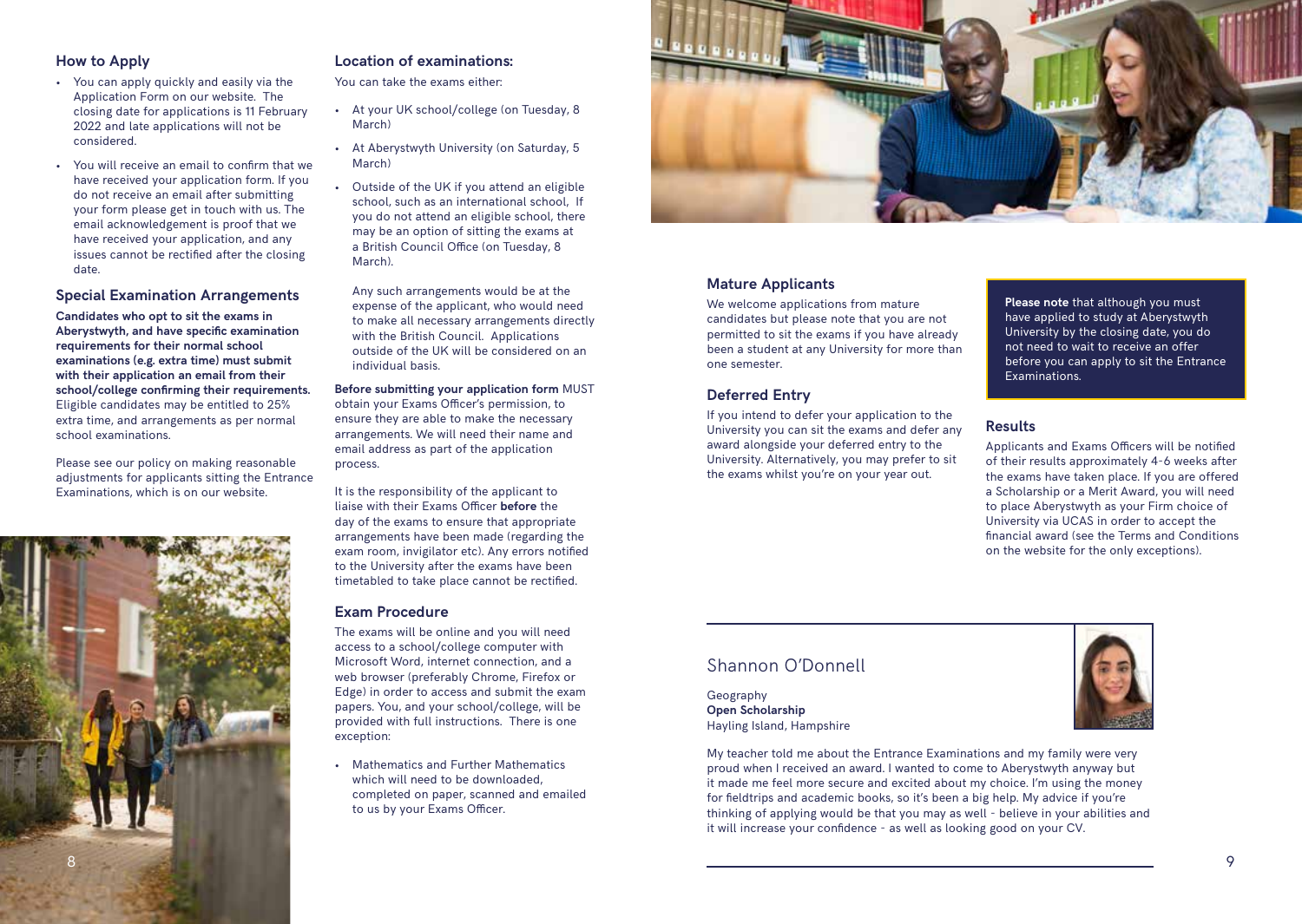#### **Payment of Awards**

Payments will be made direct to you via BACS in two equal instalments for each eligible year – the first payment will be in early December, and the second payment will be in early March. Merit Award payments are made during the first year only.

#### **Information for Schools and Colleges**

Information about the exam arrangements and what is required of Exams Officers can be found on our website: **www.aber.ac.uk/scholarships/schools**

All instructions and materials for the examinations will be forwarded to the nominated Examinations Officer approximately one week before the exams.

There is no charge associated with sitting the Entrance Examinations, but the University is unable to contribute to any invigilation or room booking costs which may be incurred. Normal exam arrangements apply.

#### **Benefactors**

The provision of our Entrance Scholarships has been made possible by generous donations from a number of benefactors over the years. It is not necessary to apply for a specific Scholarship – if your exam results are sufficiently high we will award a suitable Scholarship to you. However, you should let us know if you are the son of a Nonconformist Minister and therefore eligible for consideration for the David Morgan Thomas of Caterham Memorial Scholarship.

#### **www.aber.ac.uk/scholarships/donors**

Please see the website for full Terms and Conditions relating to the Entrance Examinations: **www.aber.ac.uk/entrance-merit**

## **Academic Excellence Scholarships** £2,000

In order to reward academic excellence achieved prior to beginning at the University, we are pleased to offer Academic Excellence Scholarships worth £2,000 in the first year of study to applicants from the UK who achieve at least:

- Grades AAA at A level\*
- DDD in the BTEC Level 3 Extended Diploma
- 34 points in the International Baccalaureate
- Additional (single) qualifications equivalent to 144 UCAS tariff points may be considered

There is no need to apply, awards will automatically be allocated to eligible students.

\* Grade A in the Welsh Baccalaureate Advanced Diploma, to include the Advanced Skills Challenge Certificate, may be accepted in lieu of one of the A level grades.

### Joe Kirkwood

International Politics and Military History **Academic Excellence Scholarship** Ledbury, Herefordshire

I didn't even have to apply for the Scholarship, I just received a letter telling me I had been awarded it based on my BTEC results. It felt amazing that my achievements had been recognised and rewarded. The money has given me extra security and I'm keeping it to one side for when I need it.

### Edward Forbes

Plant Biology **Faculty Entrance Scholarship** Crowthorne, Berkshire



I found that the scholarship and bursary provision at Aberystwyth was much better than the other universities I was looking at. The main attraction of the Entrance Exams for me was the financial support and guarantee of 3 years in student accommodation. It was easy to apply and I did some of the past papers which are online for practice. I'm using the money to help towards my day to day living costs. Receiving the Scholarship has improved my confidence and may help future employment prospects, so it was very worthwhile.

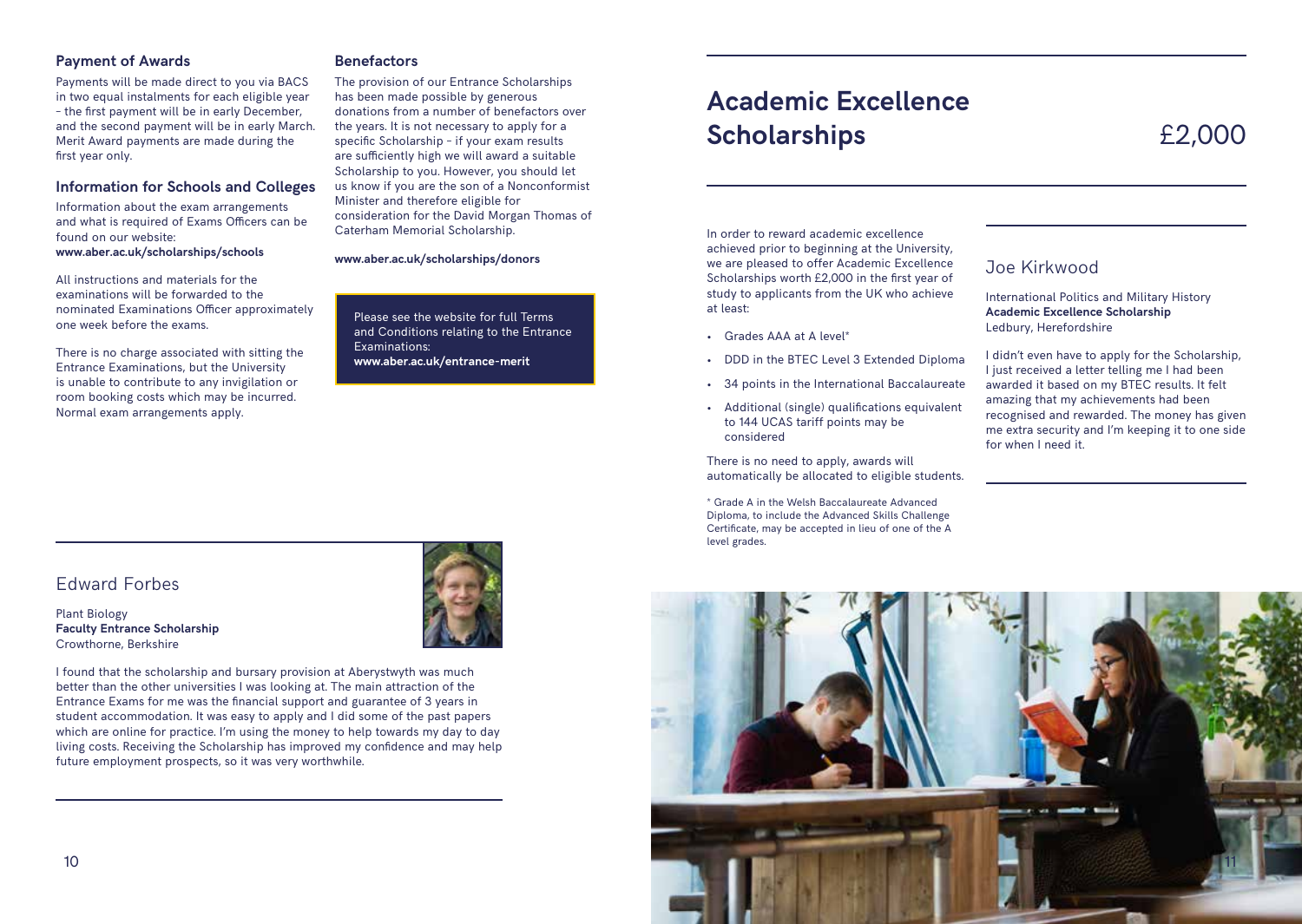### **Aberystwyth School of** up to **Veterinary Science Bursaries** £2,400

#### Applicants to the Veterinary Science (BVSc) course follow a specific path for accessing bursaries. We are pleased to offer the following:

- Means-tested Bursaries, based on a household income assessment.
- Achievement Bursaries for students who demonstrate they can achieve academically while also showing leadership and service outside the academic environment
- Vision Bursaries for students who are high achievers and who can articulate a clear vision for solving challenges facing the veterinary profession in Wales.
- Vet Start Bursaries open to applicants who received their secondary education in Wales
- Welsh Medium Study Bursaries for students studying 5 or more credits through the medium of Welsh
- Bilingual EMS Bursaries for students who undertake at least 6 weeks of work placement in a Welsh or bilingual Welsh/ English environment

Students are encouraged to apply for as many bursaries as they wish but the university reserves the right to prioritise applications from students who were previously unsuccessful.

Students enrolled on the Veterinary Science (BVSc) course also have access to the full range of services offered by our Student Support and Careers Service, including the Hardship Fund.

### **Departmental Awards**

**A number of our academic departments offer Departmental Awards, which can be held in addition to many of our other awards. Full details and the online application forms can be found at: www.aber.ac.uk/scholarships.**

**Department of Computer Science Departmental Scholarships to pursue studies in Computer Science**

**Single Honours:** £500 per year **Joint Honours:** £250 per year

Up to three scholarships are available to students who achieve excellent grades in the Entrance Examinations or achieve excellent (A\*) grades in their A levels or equivalent. The level of the award is £500 per year for the duration of your degree scheme (three or four years) giving a total award of up to £7,500 (if including a Faculty Entrance Scholarship).

The award is retained providing an exam average of 70% or above is achieved each year. Joint honours students are eligible for £250 per year.

For further details contact the Department of Computer Science: **cs-admissions@aber.ac.uk**

#### **Department of Mathematics**

**Departmental Scholarships to pursue studies in Mathematics**

**Single Honours:** £500 per year **Major subject of Major/Minor:**  £500 per year **Joint Honours:** £250 per year

To qualify, an applicant must be either in receipt of a University Entrance Scholarship in Mathematics, or achieve grade A\* in A level Mathematics. The level of the award is £500 per year for single honours and major-minor students (with the major in mathematics), and £250 per year for joint honours students.

The award is automatically given to students meeting the above criteria, and is retained provided an exam average of 70% or above in Mathematics modules is achieved each year.

For further details contact the Department of Mathematics: **maths-admissions@aber.ac.uk**

**Department of Physics**

**Departmental Scholarships to pursue studies in Physics**

**Single Honours:** £500 per year **Joint Honours:** £250 per year

To qualify, an applicant must be either in receipt of a University Entrance Scholarship in Physics or Mathematics, or achieve at least two A grades at A level, one of which must be Physics. The level of the award is £500 per year for duration of your degree scheme (three or four years) giving a total award of up to £7,500 (including a Faculty Entrance Scholarship).

The award is retained providing an exam average of 70% or above is achieved each year. Joint honours students are eligible for £250 per year.

For further details contact the Department of Physics: **phys@aber.ac.uk**

### **Nursing Bursaries** £3,500

We are pleased to offer 2 Accommodation Bursaries for applicants to our BSc Adult Nursing and BSc Mental Health Nursing courses.

Applicants must live in specified areas of Wales - please see the website for further details.

The bursary will comprise a discount of £3,500 for accommodation in a university property for the first year of study.

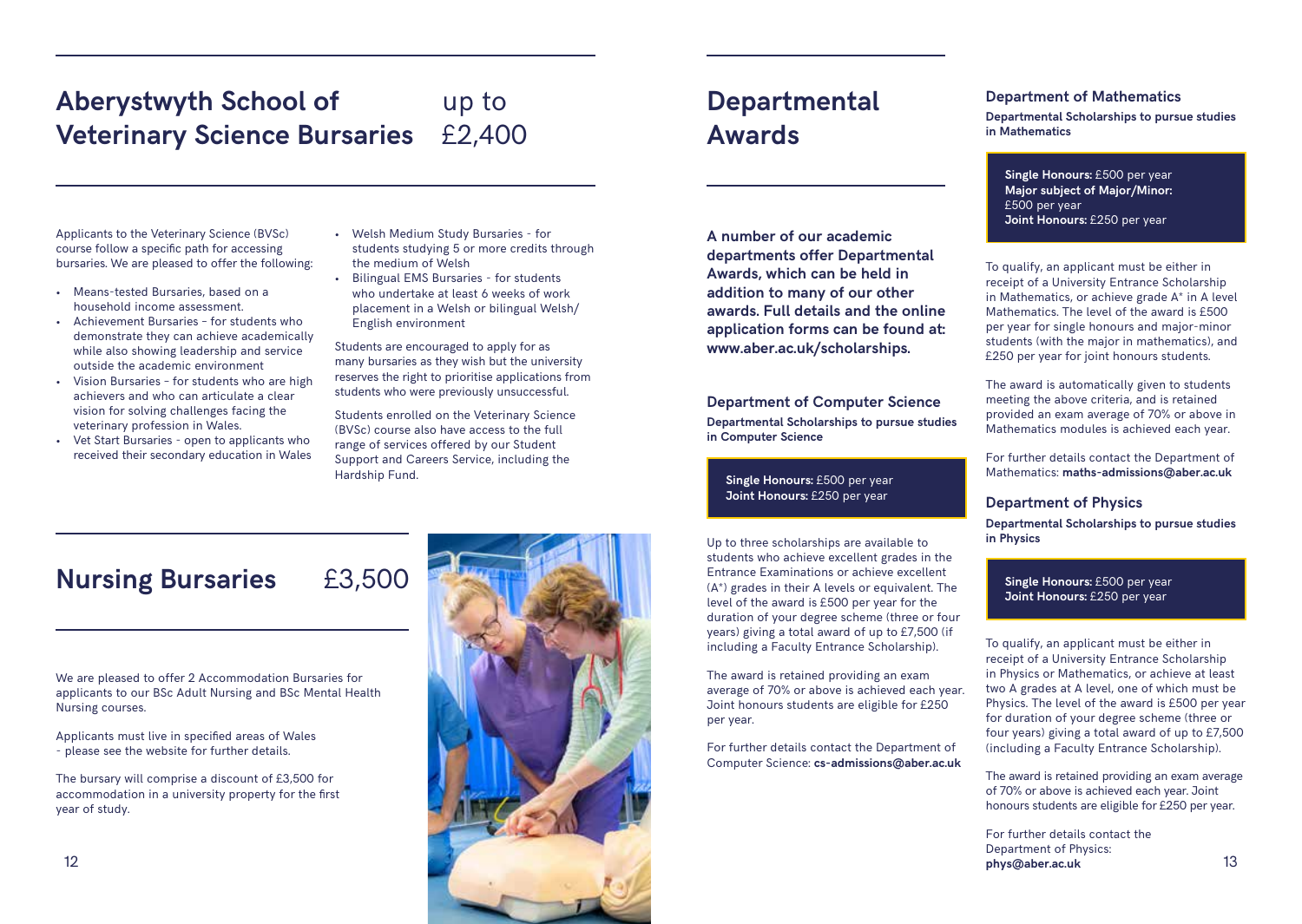

#### **Emily Price Scholarship**

#### £500 in the first year

This Scholarship has been established by the family and friends of former student, Emily Price, to reward female applicants to Mathematics or Physics courses (including joint honours Mathematics/Physics) at Aberystwyth. The successful candidate will demonstrate academic promise and a passion for increasing the involvement of women in mathematics and/or Physics. The Scholarship will be payable during the first year of study.

#### **Margaret Evelyn "Lynne" Williams Bursary**

#### £500 in the first year

A Bursary of £500 in the first year for up to two applicants to the Department of Welsh and Celtic Studies. Applicants must have attended secondary school in Ceredigion, Carmarthen or Swansea.

#### **Waldo Williams Bursary**

#### £500 in the first year

A Bursary of £500 in the first year for up to two applicants to the Department of Welsh and Celtic Studies. The Bursary is open to first and second language Welsh speakers and involves the submission of a piece of work related to Waldo Williams's work.

### **Sports Scholarships** E1,000 a year

Sports Scholarships are intended for UK domiciled students who can demonstrate recent achievement of a high standard in their chosen sport, and commitment to performance development.

As part of our commitment to supporting highly-accomplished athletes to achieve a balance between sport and study, we have identified some key 'focus sports' where we are able to offer particular expertise.

Having developed a number of exciting partnerships with experts in their field, we can facilitate access to specialist coach education and top-class facilities for these sports within close proximity to Aberystwyth.

- Football
- Mountain biking
- Netball
- Rugby
- Wild Card if you excel in a different sport, which we can facilitate here at the University, the Wild Card option may be for you

Sports Scholarships are available to students applying for ANY full-time course at Aberystwyth.

#### **The benefits of Sports Scholarships are:**

- £1,000 a year (5 awards available annually)
- Tailored support programme specific to your sport
- Free Platinum membership of the University Sports Centre for each year of study
- Guaranteed accommodation in a Hall of Residence / University managed property for the duration of the course\*

\* In order to secure your guaranteed place in Residence, you must apply for accommodation for the following academic year within dates advertised by the Accommodation Office for returning students. by the Accommodation Office for returning students. The accommodation of the Accommodation Office for returning students. The account of the students of the students of the students of the students of the students of the s

#### **How to apply**

- Students will need to have applied through UCAS by 30 June 2022 and hold Aberystwyth University as their Firm choice of university.
- Students will need to complete and submit the online application form by 30 June 2022.
- Applicants may be invited to attend an interview to discuss their application further.

Sports Scholarships can be held with any other undergraduate award.

Full details and the online application form can be found at: **www.aber.ac.uk/scholarships**

### **Sports Merit Awards** £500

If you excel in your chosen sport **after** arriving at Aberystwyth University, you could apply for a Sports Merit Award in your second or subsequent year of study. Awards are worth £500 plus free Platinum membership of the University Sports Centre for one academic year.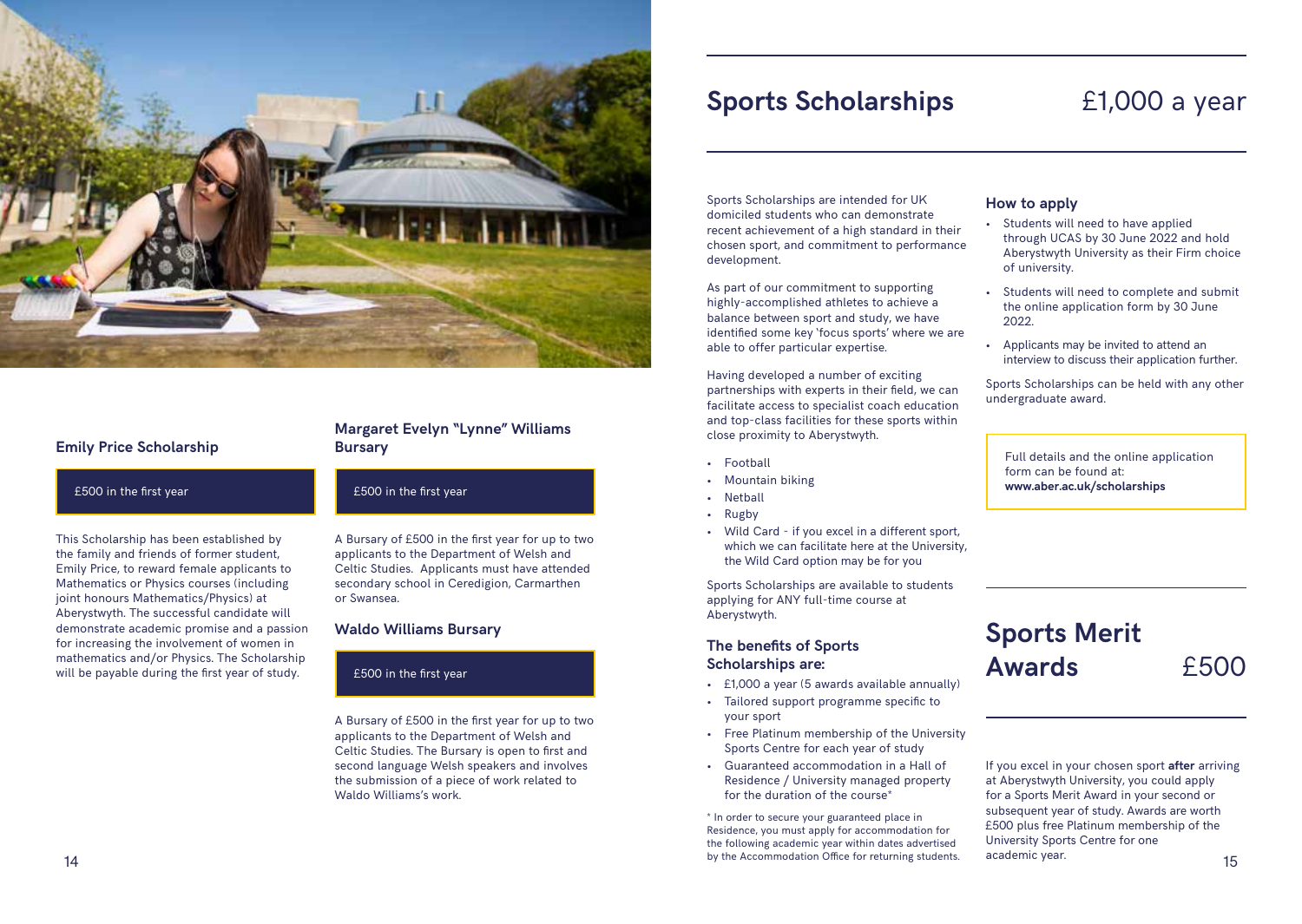## **Aberystwyth University / Aberystwyth Town Football Scholarships** E4,000

Applications are invited from gifted footballers from the UK who are applying to study full-time for a degree in any subject (undergraduate or postgraduate). Successful candidates will play for Aberystwyth Town Football Club or Aberystwyth Town Ladies Team in the Welsh Premier League and also the Aberystwyth University BUCS football team when appropriate.

Applicants MUST have achieved at least the standard of playing in the Welsh Premier League or equivalent (this would be the Vanarama National League in England).

#### **Benefits include:**

- £4,000 during your first year of study
- Platinum membership of Aberystwyth University Sports Centre
- Football coaching development opportunities with Aberystwyth Town Football Club (ATFC) and Aberystwyth University Students Union (AU SU)
- Medical insurance through AU SU
- Access to ATFC physiotherapy
- ATFC match and training kits

Closing date for applications – 15 July 2022.

Full details and the online application form can be found at: **www.aber.ac.uk/scholarships**

Applicants are also welcome to contact Aber Town FC to discuss suitability: **abertownfc@live.co.uk**

This Scholarship cannot be held alongside an Aberystwyth University Sports Scholarship, but can be held along with any of the other undergraduate awards offered. Postgraduate applicants are advised to check with the Postgraduate Admissions Office whether any other PG funding would be affected.



#### Mathew Jones

Sport & Exercise Science **Aberystwyth University / Aberystwyth Town Football Club, Academic Excellence Scholarship** Aberystwyth

I would recommend that any gifted footballers who are interested in coming to study at Aber apply for the Aber Town FC Scholarship. The process of applying was straightforward, and being awarded the Scholarship has really helped take the stress out of financing my time at University, whilst also being able to carry on playing football at a high standard.



**Aberystwyth University is aware of the financial difficulties faced by students entering higher education who have previously been in care, or who have caring responsibilities, or who are estranged from families or guardians. In order to ease this financial pressure, we are pleased to offer financial aid of £1,500 a year, along with an extensive support package for eligible students. This package includes:**

- contribution towards travel costs if you visit us
- a contextual offer (lower than our standard offer)
- access to our Hardship Fund
- guaranteed accommodation in a university residence for 52 weeks of the year if required
- a welcome pack when you arrive, containing essentials such as bedding and kitchen equipment
- a Signpost Mentor to support your transition from school to University
- careers advice and work placement experience
- a tuition fee discount if you continue to postgraduate study at Aberystwyth immediately after graduating

Full details on how to apply, the supporting evidence we require, and an application form can be found on our website: **www.aber.ac.uk/careleavers**

You can also email us: **scholarships@aber.ac.uk**

These bursaries can be held with any other award.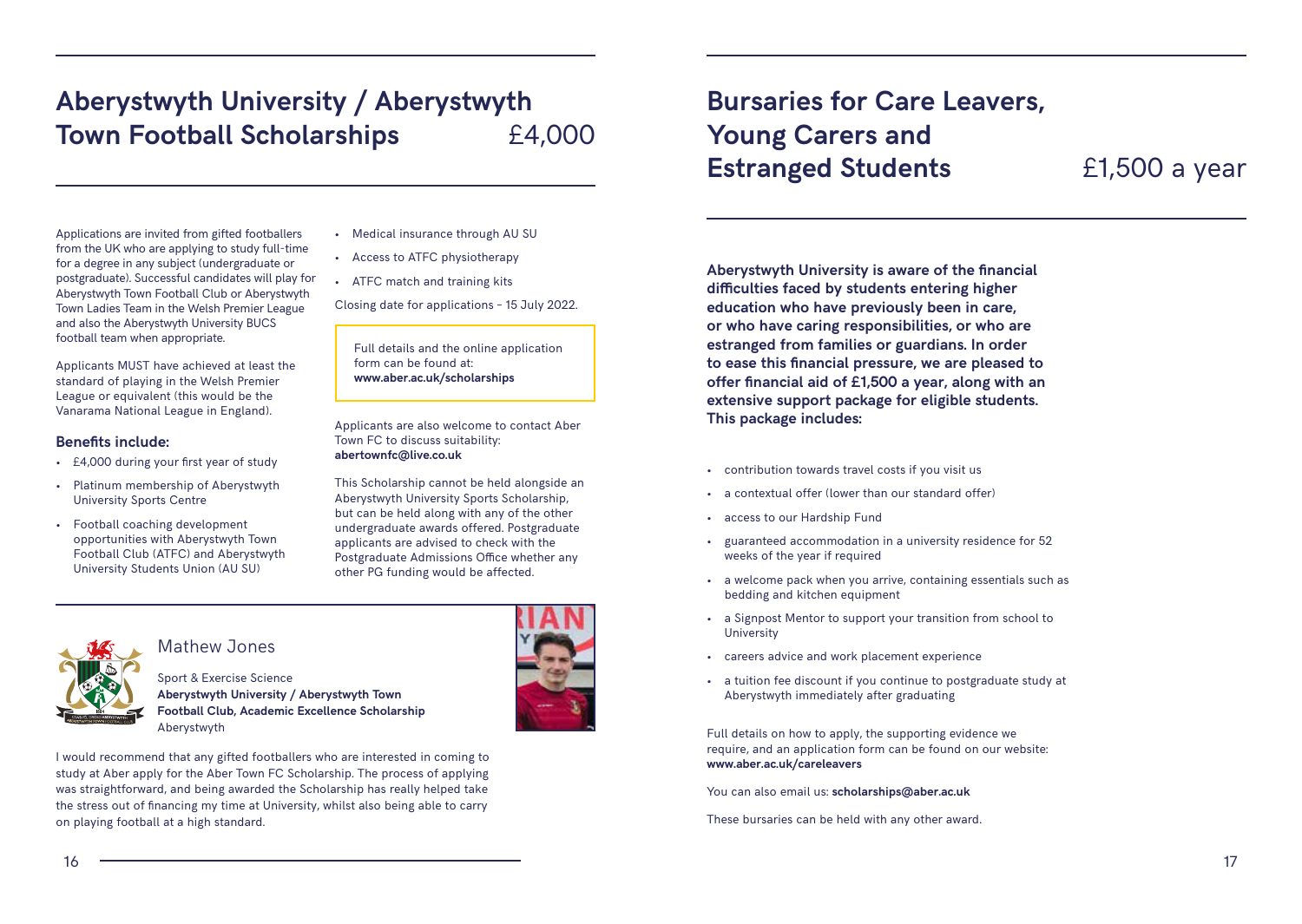### **Music Scholarships E650** a year

A great musical life is one of the strengths of Aberystwyth. Although Music degrees are no longer offered by the University, we still appreciate the importance of a vibrant musical community. Our provision offers all students the opportunity to play, learn, and enjoy music alongside their studies.

Music Scholarships (4 available annually) are intended for experienced musicians who can actively contribute to the University's orchestras, bands, choirs and other ensembles. They are awarded on the basis of competitive audition to new entrants in any discipline (undergraduate or postgraduate) and held for the duration of the course.

#### **The benefits:**

- Free membership of all musical and affiliated ensembles (including orchestras, bands, etc.)
- Free use of practice, library and other appropriate facilities
- Guaranteed accommodation in a University managed property for the duration of the course\*

\* In order to secure your guaranteed place in a University managed property, you must apply for accommodation for the following academic year within dates advertised by the Accommodation Office for returning students.

#### **How to apply:**

- Students must have applied to the University and hold Aberystwyth as their Firm choice.
- Complete and submit the online form by 30 June 2022.
- If invited, applicants must be available to audition at a mutually convenient time.
- Scholarships are available to eligible instrumentalists or singers from all countries, as set out in the regulations.

For full details see **[www.aber.ac.uk/music](http://www.aber.ac.uk/music)** or email **[music@aber.ac.uk](mailto:music%40aber.ac.uk?subject=)**

### Rhodri Rutherford

Philomusica and University Singers **Music Scholarship – Clarinet and Voice**

Receiving the Music Scholarship has been an incredible experience for me. I've had the opportunity to play a large number of musical pieces by a variety of composers. I have also developed my skills in reading and playing music as I have grown in confidence.

The Music Centre provides a wide range of musical groups, with something suitable for everybody. It is a lovely feeling to join the musical community since you meet people who share the same interests and experiences. It is a very good way of having a rest from the course to relax and enjoy. It also ensures a balance of time in terms of university life, which is key.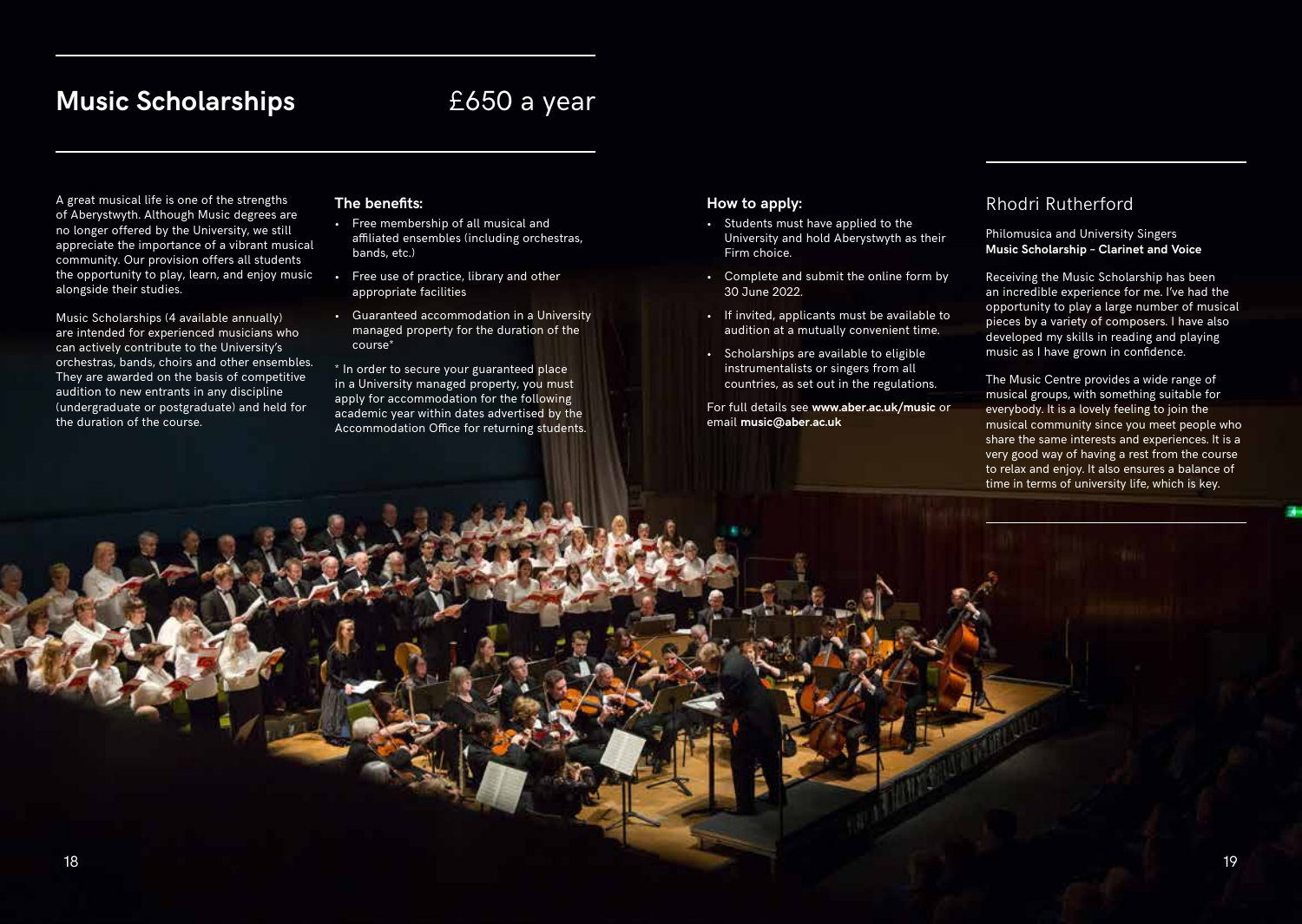

## **Welsh Medium Study Scholarships** up to £400 a year

There is a significant increase in demand for Welsh language skills in the workplace in Wales.

To encourage more of our students to take advantage of the opportunity to learn and and develop these skills, we offer Scholarships to those following at least part of their course through the medium of Welsh.

There is no need to apply for these Scholarships – they will automatically be awarded to eligible students. Details of eligible modules will be available upon registration at the start of each academic year.

- £400 for students studying 85+ credits through the medium of Welsh
- £350 for students studying 65-84 credits through the medium of Welsh
- £300 for students studying 45-64 credits through the medium of Welsh
- £250 for students studying 25-44 credits through the medium of Welsh
- £200 for students studying 5 24 credits through the medium of Welsh

### **Coleg Cymraeg Cenedlaethol Scholarships**

**The Coleg Cymraeg Cenedlaethol is an independent body with responsibilities for planning and funding Welsh medium provision within the entire higher education sector, in partnership with all the universities of Wales.** 

The Coleg offers a Scholarship scheme to support students studying all, or part of their course through the medium of Welsh. You must become a member of the Coleg to apply for these awards. Please visit their website for further details. It is possible to hold a Coleg Cymraeg Cenedlaethol Scholarship alongside any Aberystwyth University awards.

See: **www.colegcymraeg.ac.uk/en**

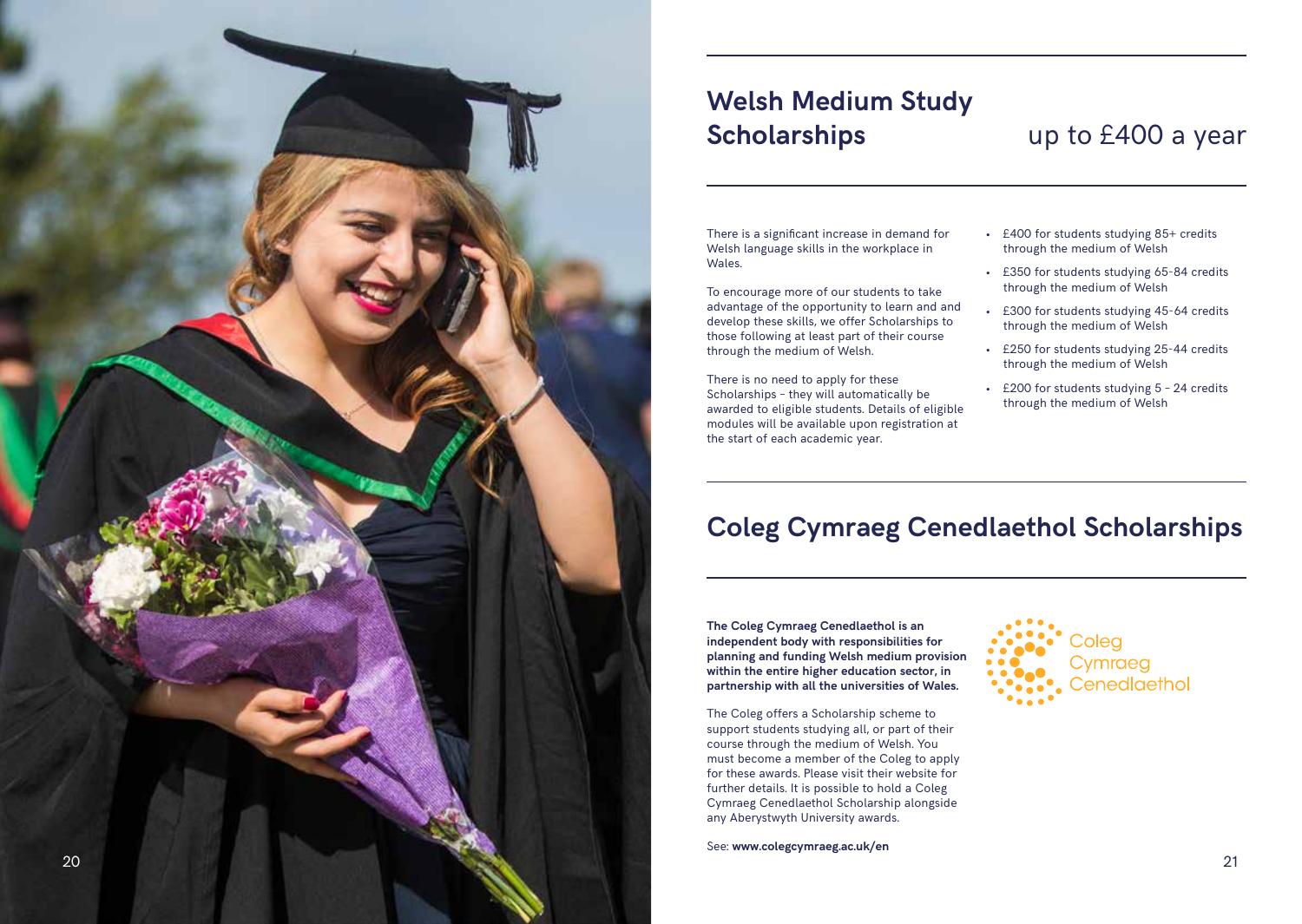

### **Employment and Additional Support**

#### **AberWorks**

Opportunities for part-time, casual work through AberWorks range from catering and administrative work, to ambassador roles and more. During term-time, if work is available, you may choose to work up to 15 hours per week, with more hours possible during vacation periods. Work could be based on any of the University's campuses including the Old College and our Farms.

What's great about the scheme is that you can accept work that fits around your schedule, so that you're not disrupting your studies but are still gaining experience, and additional cash that you may need.

**www.aber.ac.uk/en/hr/aberworks**

#### **The Advice, Information and Money Service**

The Advice, Information and Money Service within Student Support Services provides specialist advice on a range of money matters. Our NASMA (National Association of Student Money Advisers) accredited student advisers will be able to make sure that you are receiving everything you are entitled to from your funding body. They can also give you advice on how to manage your money more effectively and may be able to offer financial assistance for unforeseen circumstances.

**www.aber.ac.uk/en/student-support** 

### **Old Students Association, Aberystwyth (Cardiff Branch)** up to £1,500

A grant of between £500 and £1,500, payable in two equal instalments in the student's first academic year in Aberystwyth. Applications are invited from students attending a school or college situated in the South East Wales area.

Further details will be sent to eligible applicants by mid-March 2022.

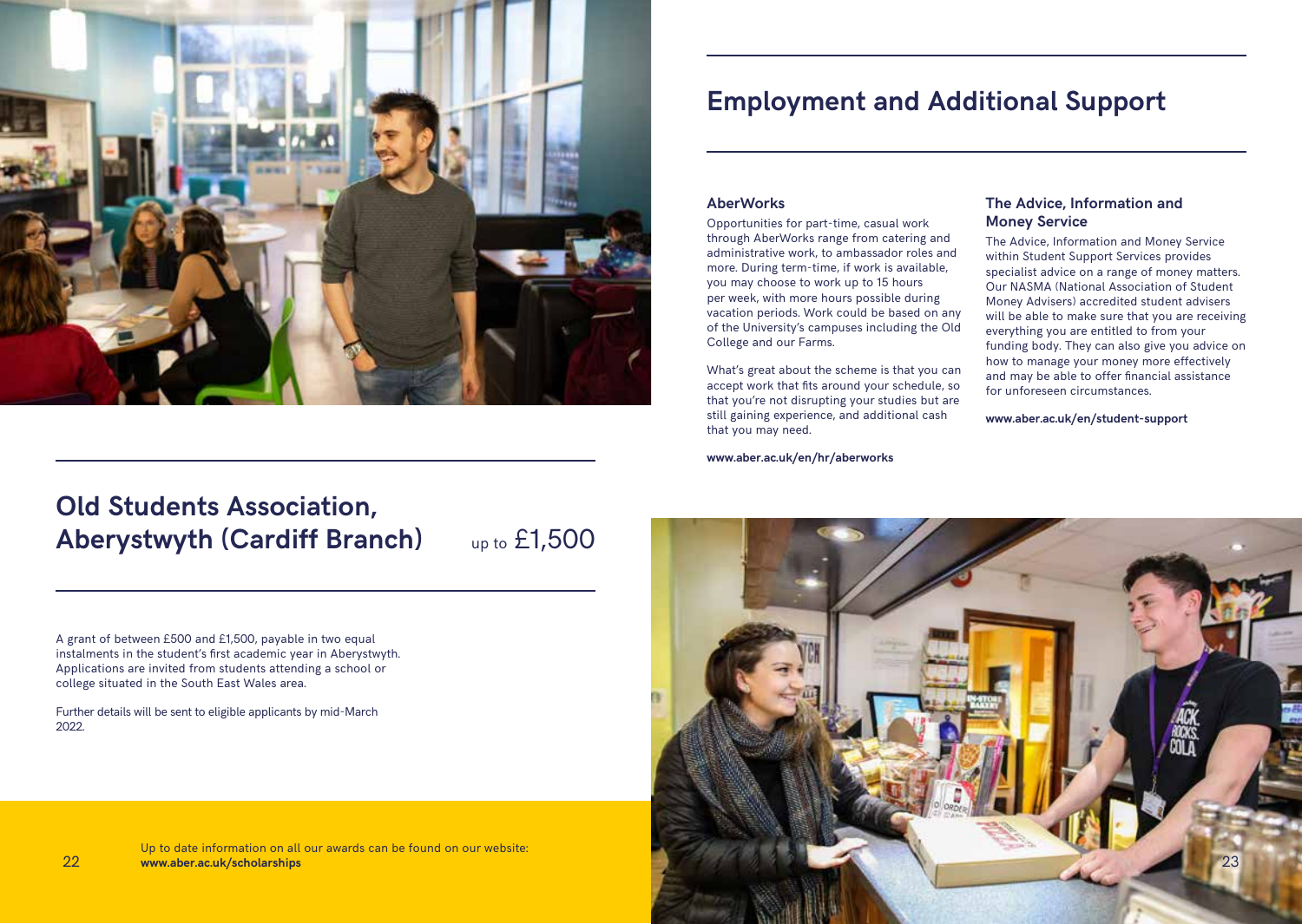### **Important information to note:**

#### **Contingency Plans**

The COVID-19 pandemic has affected all areas of our lives, including exams. If it happens that the Entrance Exams are disrupted due to virus restrictions, we have contingency plans in place. We will do our utmost to ensure that no applicant is at a disadvantage but circumstances may dictate that some flexibility is required.

- 1. It is possible to hold an Entrance Scholarship or Merit Award together with any, or all, of the other awards we offer.
- 2. Each Scholarship and Bursary has its own terms and conditions, which are available at **www.aber.ac.uk/scholarships**
- 3. Students deferring their entry will be entitled to receive Scholarships/Bursaries at the level publicised for the year of application (rather than the year of entry in the case of deferred applications).
- 4. Awards are only payable to students studying for a full degree at Aberystwyth (not transferring into years 2 or 3 of the course).
- 5. Payments will continue for the tenure of the award subject to continued eligibility (payments are not made during repeat years).
- 6. Awards are paid whilst students are registered as full-time and full fee-paying. Payments will not be made during years abroad, years in employment, sandwich years etc.
- 7. Most payments are made twice annually direct into students' bank accounts. It is the award holders' responsibility to provide valid bank details when requested to do so. Failure to provide bank details by the specified date will result in payments being with-held. Where bank details have not been provided by the specified date, the award holder will not be entitled to receive that year's payment. Subsequent years' payments may continue if the award holder provides their bank details by the specified date in subsequent years.
- 8. Payments for students who temporarily withdraw will resume from the start of the next full term in which they recommence their studies (any remaining payment from the term in which they withdrew will not be repaid).
- 9. Please note that if you become indebted to the University, Scholarship and Bursary payments will be withheld and set against any outstanding debt.
- 10. If a student permanently withdraws from their studies before 1st December, the entire first instalment of any award will be reclaimed by the Finance Department. If a student permanently withdraws from their studies between 1st December and 2nd March, the entire second instalment of any award will be reclaimed by the Finance Department. Failure to repay any award in such an instance could result in a referral to the University's debt collection agency.
- 11. The information contained in this brochure is only applicable to applicants who will undertake their studies in Aberystwyth, and does not apply to students studying franchised or validated programmes delivered by our partners.

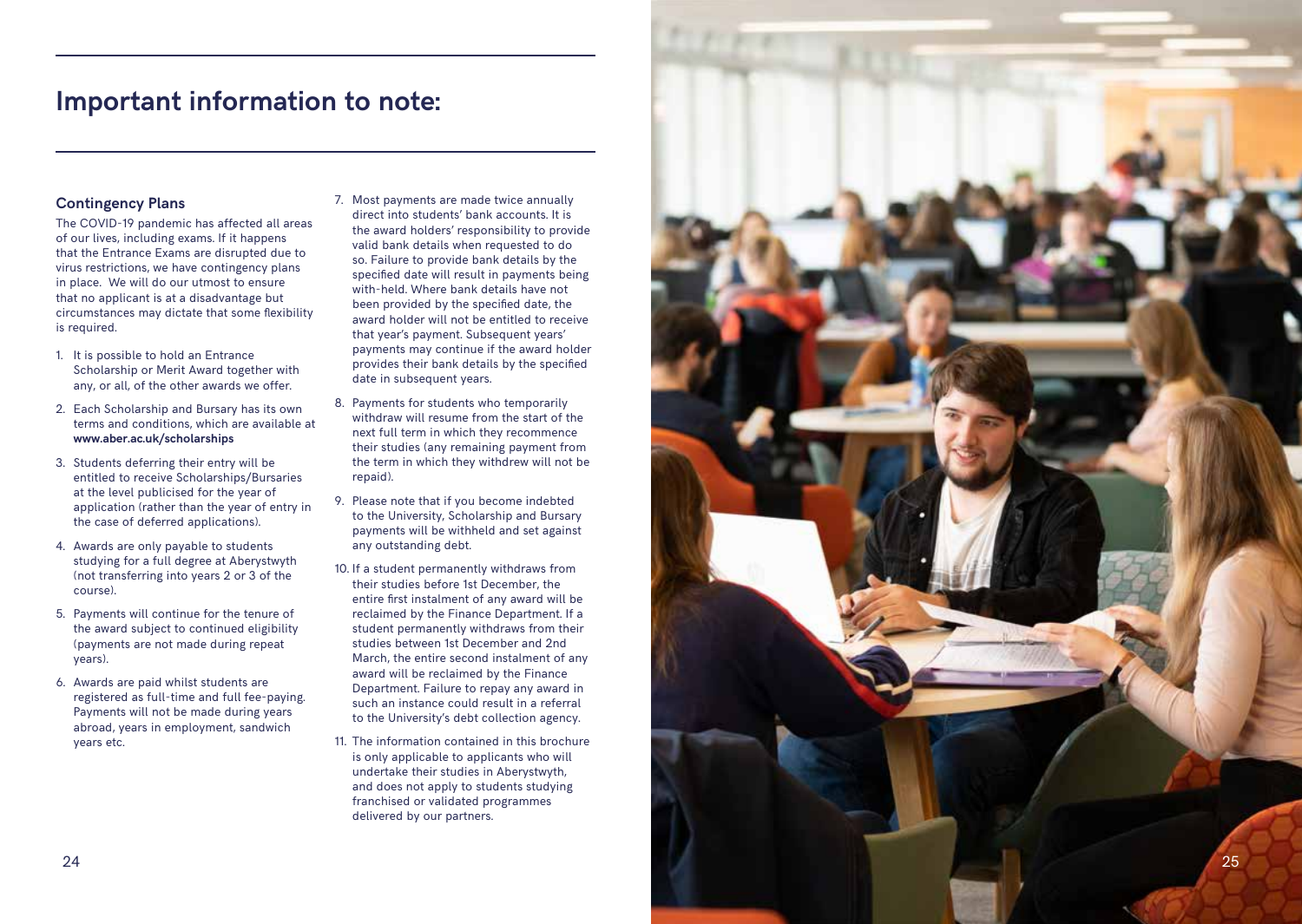## **Scholarships, Bursaries and Awards 2022**

**We offer a generous range of Scholarships and Bursaries to support your study and living costs. It's possible to hold a number of these awards together to make YOUR financial package more valuable.**

| Name of<br>award                                                   | <b>Value and</b><br><b>benefits</b>                                                                                                                              | Who can<br>apply                                                                                      | <b>Eligibility</b><br>criteria                                                                                                                                       | When to<br>apply              | <b>Extra</b><br>form |
|--------------------------------------------------------------------|------------------------------------------------------------------------------------------------------------------------------------------------------------------|-------------------------------------------------------------------------------------------------------|----------------------------------------------------------------------------------------------------------------------------------------------------------------------|-------------------------------|----------------------|
| <b>Entrance</b><br><b>Examinations</b>                             | $\cdot$ Up to £2,000 a year<br>• An unconditional offer<br>• Guaranteed<br>accommodation<br>in University<br>accommodation for<br>the duration of your<br>course | Undergraduate<br>applicants                                                                           | • Must sit two<br>exams in two<br>different subjects<br>• Exams taken<br>in March at a<br>school/college<br>in the UK, or<br>at an approved<br>examination<br>centre | By 11 February                | Yes,<br>online       |
| <b>Merit Awards</b>                                                | • Up to £1,000 in the<br>first year<br>• An unconditional offer                                                                                                  |                                                                                                       |                                                                                                                                                                      |                               |                      |
| <b>Academic</b><br><b>Excellence</b><br><b>Scholarships</b>        | • £2,000 in the first year                                                                                                                                       | <b>Students from</b><br>the UK                                                                        | For applicants<br>achieving<br>excellent results<br>in pre-University<br>qualifications                                                                              | No need to<br>apply           | <b>No</b>            |
| Aberystwyth<br>School of<br>Veterinary<br><b>Science Bursaries</b> | • Up to £2,400                                                                                                                                                   | <b>Applicants</b><br>to the BVSc<br>Veterinary<br>Science course                                      | Varies - please see<br>website                                                                                                                                       | Varies, please<br>see website | <b>Yes</b>           |
| <b>Nursing</b><br>Accommodation<br><b>Bursaries</b>                | · £3.500 discount on<br>accommodation in a<br>university property for<br>your first year                                                                         | <b>Applicants</b><br>to the Adult<br>Nursing and<br><b>Mental Health</b><br><b>Nursing</b><br>courses | Must live in specified regions of Wales.<br>The Bursary will be offered to the first<br>eligible students who confirm their<br>place on the course.                  |                               | <b>No</b>            |
| Departmental<br><b>Awards</b>                                      | • £250 - £500 a year                                                                                                                                             | <b>Applicants</b><br>to Computer<br>Science,<br>Maths, Physics<br>and Welsh                           | Please see details for each individual award                                                                                                                         |                               |                      |

| Name of<br>award                                                                                                     | Value and<br>benefits                                                                                                                                 | Who can<br>apply                                                                                       | <b>Eligibility</b><br>criteria                                                                                            | When to<br>apply                                | Extra<br>form                                            |
|----------------------------------------------------------------------------------------------------------------------|-------------------------------------------------------------------------------------------------------------------------------------------------------|--------------------------------------------------------------------------------------------------------|---------------------------------------------------------------------------------------------------------------------------|-------------------------------------------------|----------------------------------------------------------|
| <b>Emily Price</b><br>Scholarship                                                                                    | $·$ £500                                                                                                                                              | Female Maths/Physics applicants who<br>demonstrate academic promise and a<br>passion for their subject |                                                                                                                           | By 31 January                                   | Yes                                                      |
| <b>Margaret Evelyn</b><br>"Lynne" Williams<br><b>Bursary</b>                                                         | $·$ £500                                                                                                                                              | Applicants to the Department of<br>Swansea                                                             | Welsh and Celtic Studies who live<br>in Ceredigion, Carmarthenshire, or                                                   | By 31 January                                   | Yes                                                      |
| <b>Waldo Williams</b><br><b>Bursary</b>                                                                              | $·$ £500                                                                                                                                              | <b>Applicants</b><br>to the<br>Department of<br>Welsh                                                  | Welsh speakers and<br><b>learners</b>                                                                                     | By 31 January                                   | Yes                                                      |
| <b>Sports</b><br><b>Scholarships</b>                                                                                 | $\cdot$ £1,000 a year<br>• Free Platinum<br>Membership of the<br><b>University Sports Centre</b><br>• A package of benefits<br>tailored to your sport | UK applicants<br>including<br>postgraduates                                                            | Must have applied<br>to Aberystwyth by<br>30 June and place<br>Aberystwyth as<br>your Firm choice of<br><b>University</b> | By 30 June                                      | Yes                                                      |
| Aber Uni/<br><b>Aber Town FC</b><br>Scholarship                                                                      | • £4,000 in the first year<br>plus additional benefits                                                                                                | Male/female<br>applicants<br>from the UK<br>including<br>postgraduates                                 | Applicants must<br>have experience of<br>playing football to<br><b>Welsh Premiership</b><br>level or equivalent           | By 15 July                                      | Yes                                                      |
| Care Leaver,<br><b>Young Carers</b><br>and Estranged<br><b>Students</b><br><b>Bursaries</b>                          | $\cdot$ £1,500 a year                                                                                                                                 | <b>UK students</b><br>with<br>experience of<br>one of these<br>categories                              | Full details of<br>eligibility and<br>supporting evidence<br>required are<br>available on our<br>website                  | After firm<br>acceptance of<br>offer            | Yes                                                      |
| <b>Music</b><br><b>Scholarships</b>                                                                                  | $\cdot$ £650                                                                                                                                          | All applicants,<br>including<br>postgraduates                                                          | <b>Talented musicians</b>                                                                                                 | 30 June 2022                                    | Yes                                                      |
| Welsh<br><b>Medium Study</b><br>Scholarships                                                                         | • Up to £400 a year                                                                                                                                   | on eligible courses                                                                                    | Students studying a set number of<br>credits through the medium of Welsh                                                  | Applicants are<br>automatically<br>considered   | No                                                       |
| <b>Coleg Cymraeg</b><br><b>Cenedlaethol</b><br><b>Scholarships for</b><br>studying through<br>the medium of<br>Welsh | • Usually up to £3,000                                                                                                                                | Welsh medium<br>applicants                                                                             | Please see the<br>Coleg's website                                                                                         | <b>Different dates</b><br>depending on<br>award | Must<br>become a<br>member<br>of the<br>Coleg<br>Cymraeg |